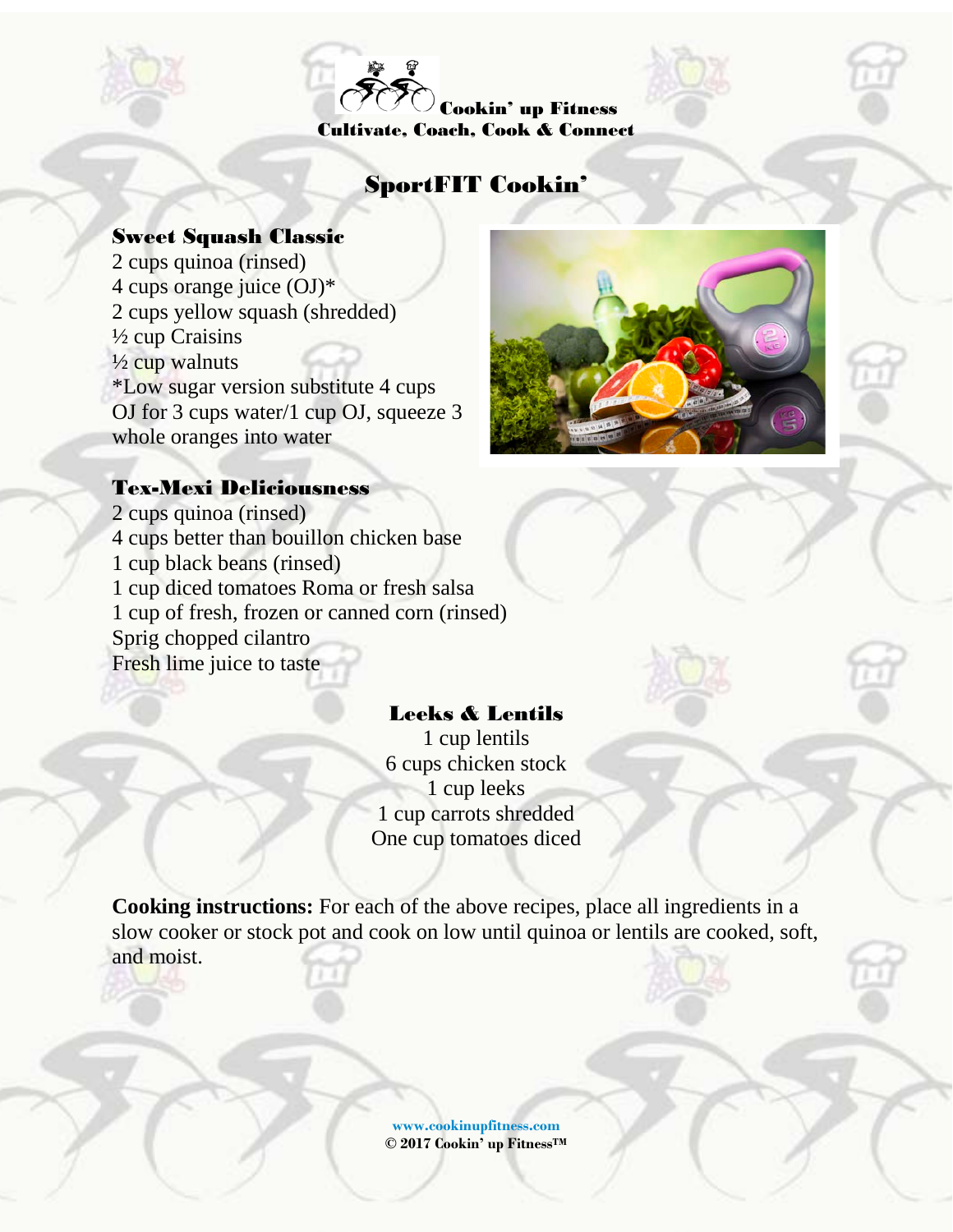

# Homemade Salad & Dressings

### Fruity n Fun Salad Dressing

3 tablespoons olive oil

1 tablespoons white balsamic vinegar

 $\frac{1}{2}$  teaspoon mustard

2 teaspoons shallots

½ cup strawberries pureed

#### Cookin' Up Fitness Classic Dressing

3 tablespoons olive oil 1 tablespoons white balsamic vinegar ½ teaspoon mustard 1 tablespoon garlic minced 2 tablespoons parsley minced

#### Strawberry-Walnut Salad

6 cups spinach 2 cups strawberries sliced  $\frac{1}{2}$  cup feta 1 cup toasted walnuts Top with **Fruity n Fun** Vinaigrette



### Classic Cucumber-tomato

1 English cucumber diced 3 Roma tomatoes diced ½ cup red onions diced 3 tablespoon olive oil 1 tablespoon apple cider vinegar

> **[www.cookinupfitness.com](http://www.cookinupfitness.com/) © 2017 Cookin' up FitnessTM**